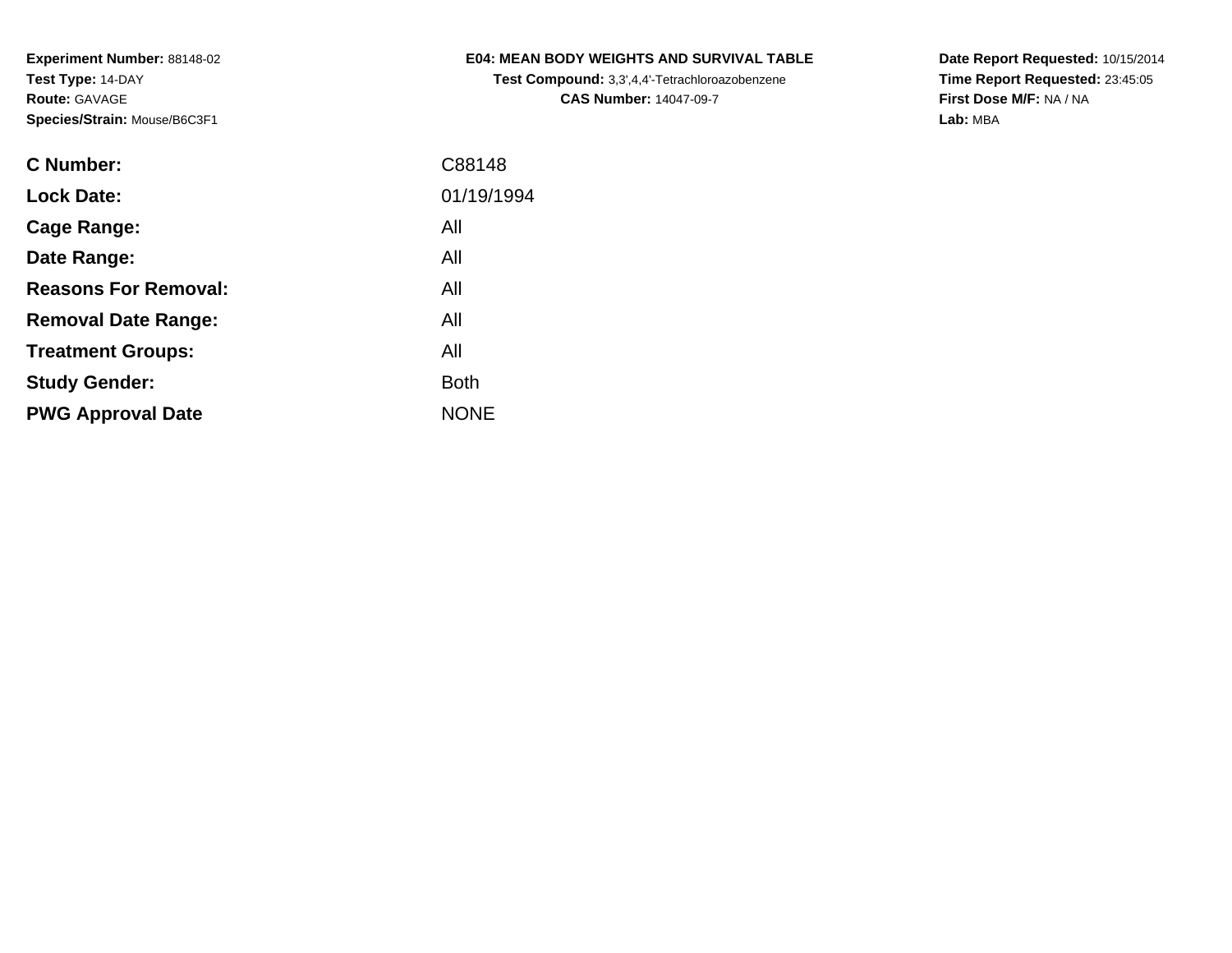### **E04: MEAN BODY WEIGHTS AND SURVIVAL TABLE**

**Test Compound:** 3,3',4,4'-Tetrachloroazobenzene

**CAS Number:** 14047-09-7

**Date Report Requested:** 10/15/2014**Time Report Requested:** 23:45:05**First Dose M/F:** NA / NA**Lab:** MBA

### **MALE**

| <b>DAY</b>                | 0 MG/KG |   |       | 1 MG/KG     |    |       | <b>MG/KG</b><br>3.2 |   |       | <b>10 MG/KG</b> |             |
|---------------------------|---------|---|-------|-------------|----|-------|---------------------|---|-------|-----------------|-------------|
|                           | WT(g)   | N | WT(g) | % OF CNTL N |    | WT(g) | % OF CNTL N         |   | WT(g) | % OF CNTL N     |             |
|                           | 24.0    | 5 | 23.5  | 97.7        | 5  | 24.1  | 100.2               | 5 | 23.8  | 99.1            | $5^{\circ}$ |
| 8                         | 24.5    | 5 | 24.0  | 98.0        | 5  | 24.5  | 100.1               | 5 | 24.3  | 99.4            | .5          |
| 17                        | 26.3    | 5 | 25.8  |             | .5 | 26.3  |                     | đ | 26.4  |                 |             |
| <b>TERM</b><br><b>SAC</b> | 26.3    | 5 | 25.8  | 97.9        | 5  | 26.3  | 100.0               | 5 | 26.4  | 100.2           | ა           |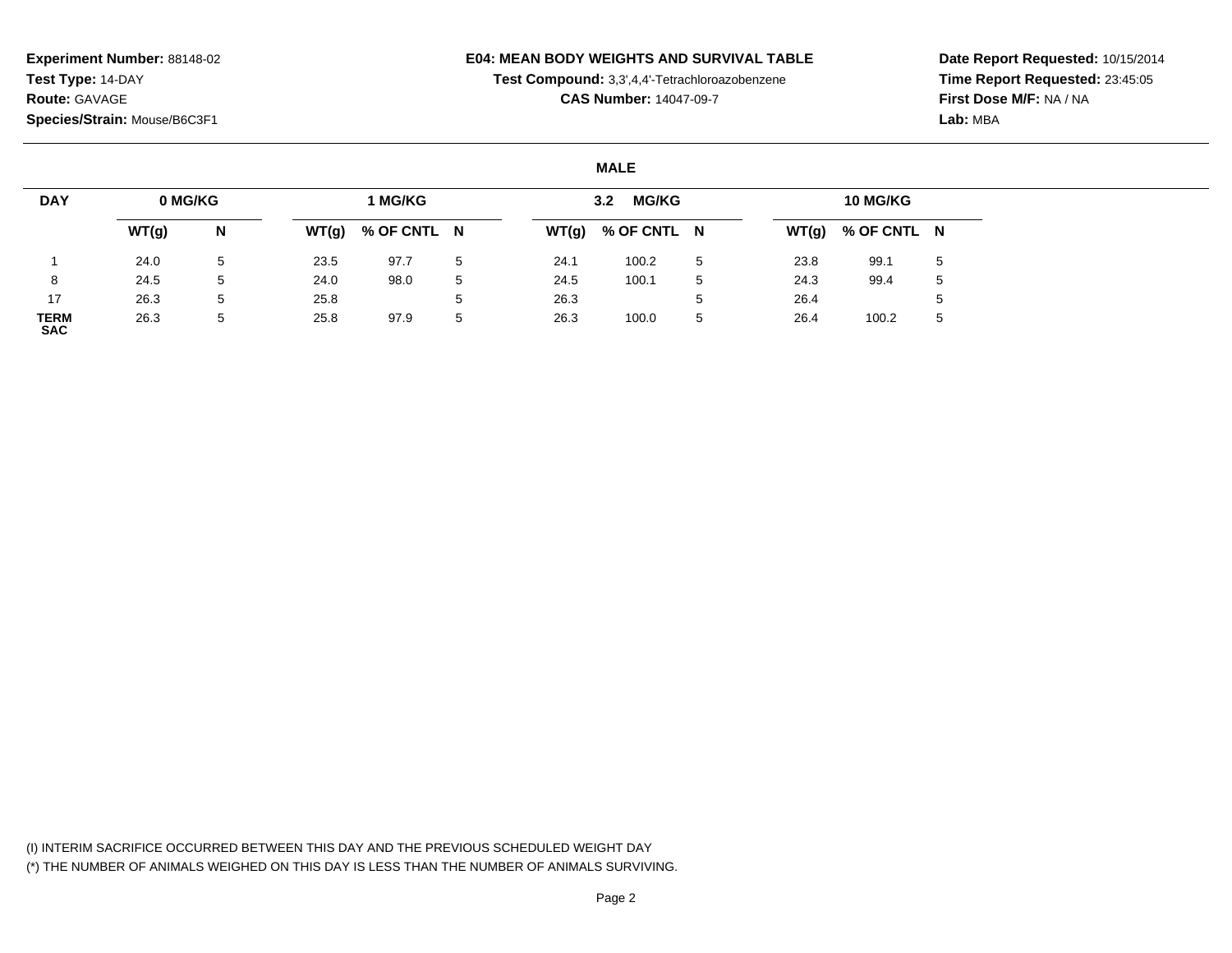## **E04: MEAN BODY WEIGHTS AND SURVIVAL TABLE**

**Test Compound:** 3,3',4,4'-Tetrachloroazobenzene

**CAS Number:** 14047-09-7

**Date Report Requested:** 10/15/2014**Time Report Requested:** 23:45:05**First Dose M/F:** NA / NA**Lab:** MBA

#### **MALE**

| <b>DAY</b>          |      | 32 MG/KG            |   |       | <b>MG/KG</b><br>100 |   |
|---------------------|------|---------------------|---|-------|---------------------|---|
|                     |      | $WT(g)$ % OF CNTL N |   | WT(g) | % OF CNTL N         |   |
|                     | 23.9 | 99.3                | 5 | 23.9  | 99.3                | 5 |
| 8                   | 24.2 | 99.1                | 5 | 24.3  | 99.5                | 5 |
| 17                  | 26.4 |                     | 5 | 26.6  |                     | 5 |
| <b>TERM<br/>SAC</b> | 26.4 | 100.5               | 5 | 26.6  | 101.1               | 5 |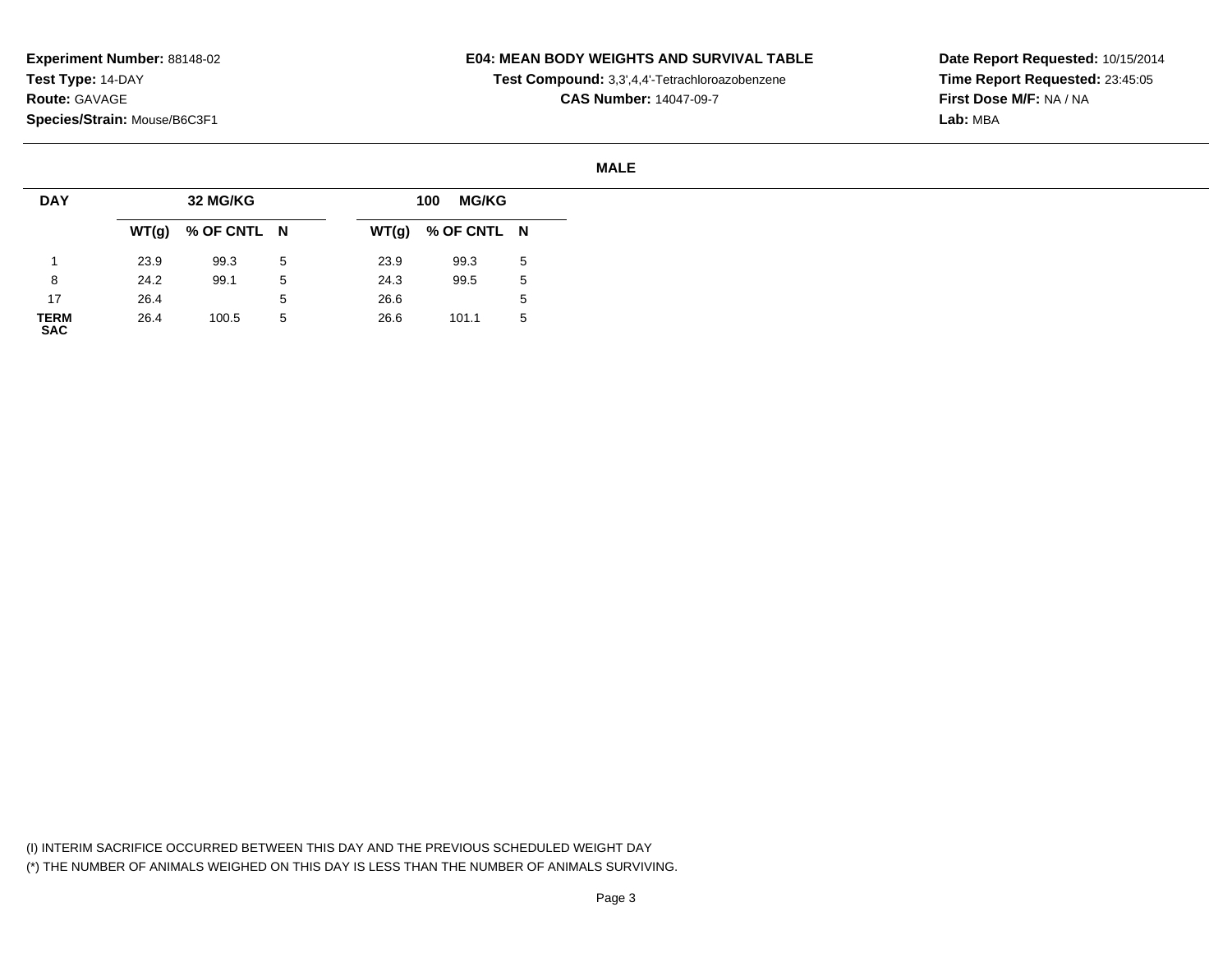## **E04: MEAN BODY WEIGHTS AND SURVIVAL TABLE**

**Test Compound:** 3,3',4,4'-Tetrachloroazobenzene**CAS Number:** 14047-09-7

\*\*\*END OF MALE DATA\*\*\*

**Date Report Requested:** 10/15/2014**Time Report Requested:** 23:45:05**First Dose M/F:** NA / NA**Lab:** MBA

(I) INTERIM SACRIFICE OCCURRED BETWEEN THIS DAY AND THE PREVIOUS SCHEDULED WEIGHT DAY(\*) THE NUMBER OF ANIMALS WEIGHED ON THIS DAY IS LESS THAN THE NUMBER OF ANIMALS SURVIVING.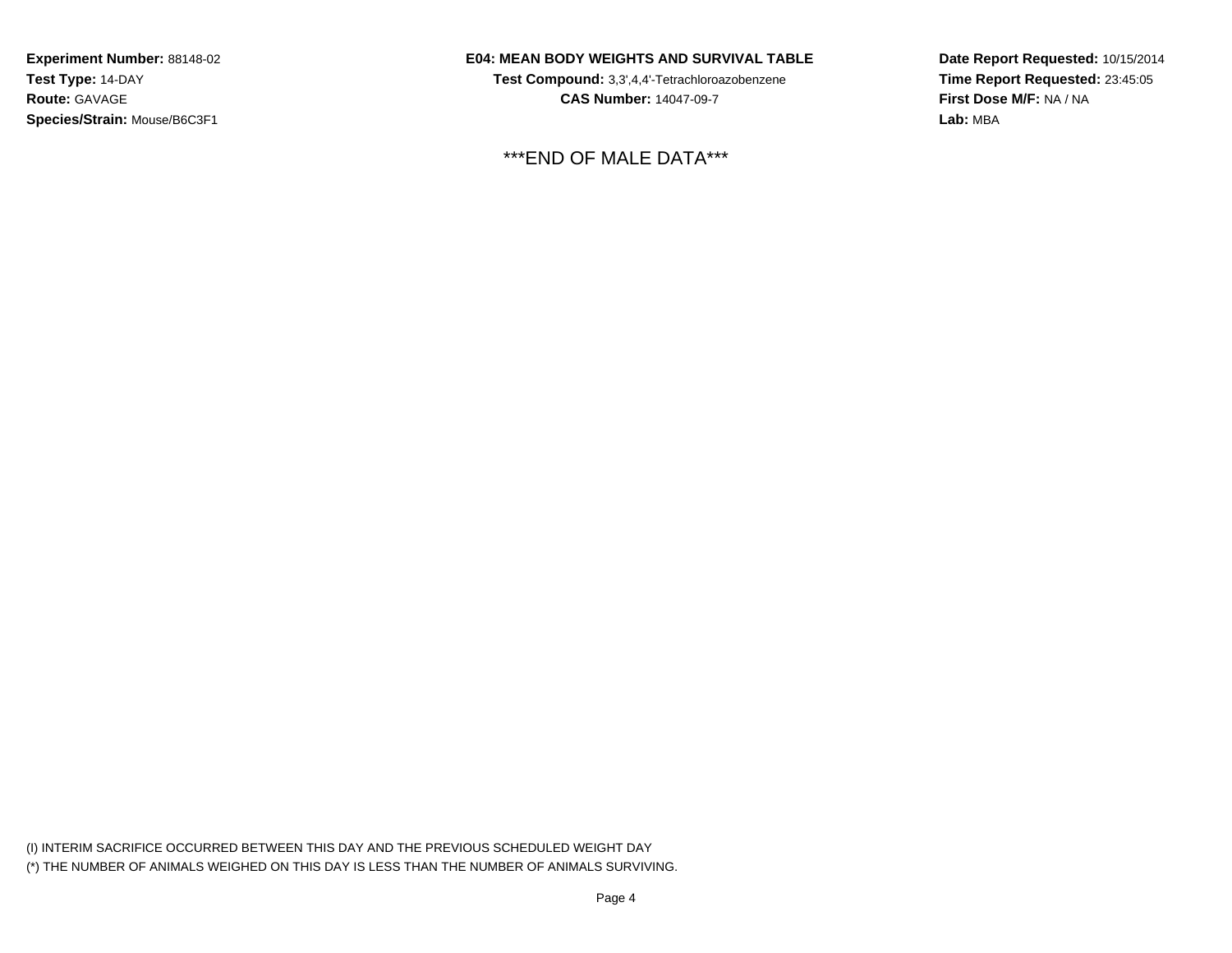## **E04: MEAN BODY WEIGHTS AND SURVIVAL TABLE**

**Test Compound:** 3,3',4,4'-Tetrachloroazobenzene

**CAS Number:** 14047-09-7

**Date Report Requested:** 10/15/2014**Time Report Requested:** 23:45:05**First Dose M/F:** NA / NA**Lab:** MBA

### **FEMALE**

| <b>DAY</b>                | 0 MG/KG |   |       | 1 MG/KG     |             |       | <b>MG/KG</b><br>3.2 <sub>2</sub> |    |      | 10 MG/KG            |   |
|---------------------------|---------|---|-------|-------------|-------------|-------|----------------------------------|----|------|---------------------|---|
|                           | WT(g)   | N | WT(g) | % OF CNTL N |             | WT(g) | % OF CNTL N                      |    |      | $WT(g)$ % OF CNTL N |   |
|                           | 18.8    | 5 | 18.9  | 100.7       | 5           | 18.7  | 99.3                             | -5 | 18.2 | 96.9                | 5 |
|                           | 19.2    | 5 | 18.5  | 96.1        | 5           | 19.1  | 99.5                             | 5  | 18.3 | 95.1                | 5 |
| 17                        | 20.1    | 5 | 18.7  |             | $5^{\circ}$ | 20.2  |                                  |    | 19.5 |                     | 5 |
| <b>TERM</b><br><b>SAC</b> | 20.1    | 5 | 18.7  | 93.2        | 5           | 20.2  | 100.4                            | 5  | 19.5 | 96.9                | 5 |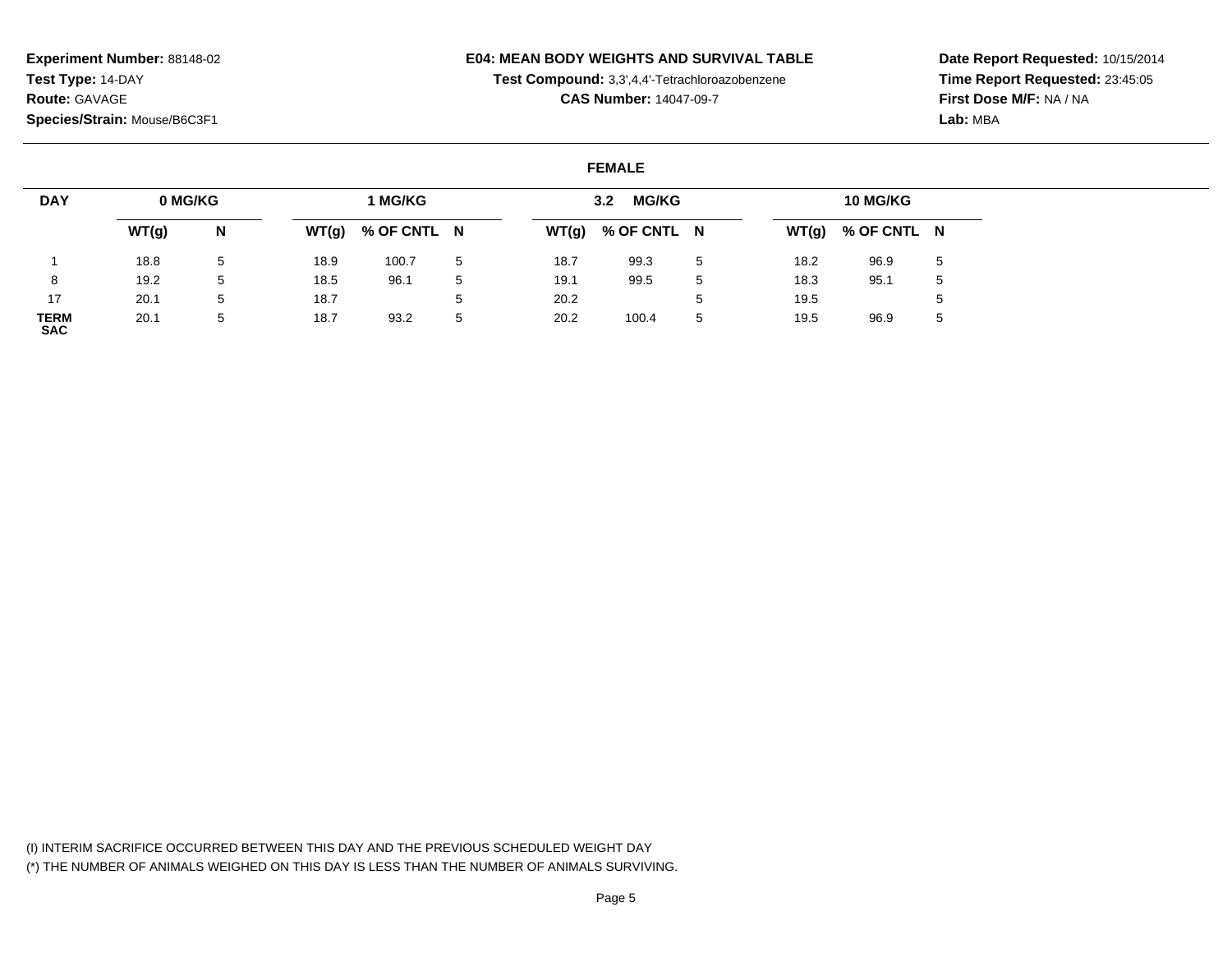## **E04: MEAN BODY WEIGHTS AND SURVIVAL TABLE**

**Test Compound:** 3,3',4,4'-Tetrachloroazobenzene

**CAS Number:** 14047-09-7

**Date Report Requested:** 10/15/2014**Time Report Requested:** 23:45:05**First Dose M/F:** NA / NA**Lab:** MBA

### **FEMALE**

| <b>DAY</b>          |      | 32 MG/KG            |   |      | <b>MG/KG</b><br>100 |        |
|---------------------|------|---------------------|---|------|---------------------|--------|
|                     |      | $WT(g)$ % OF CNTL N |   |      | $WT(g)$ % OF CNTL N |        |
|                     | 19.0 | 101.1               | 5 | 19.0 | 100.9               | 5      |
| 8                   | 18.6 | 96.9                | 5 | 18.8 | 97.7                | 5      |
| 17                  | 19.7 |                     | 5 | 20.3 |                     | ∽<br>J |
| <b>TERM<br/>SAC</b> | 19.7 | 98.0                | 5 | 20.3 | 101.0               | 5      |